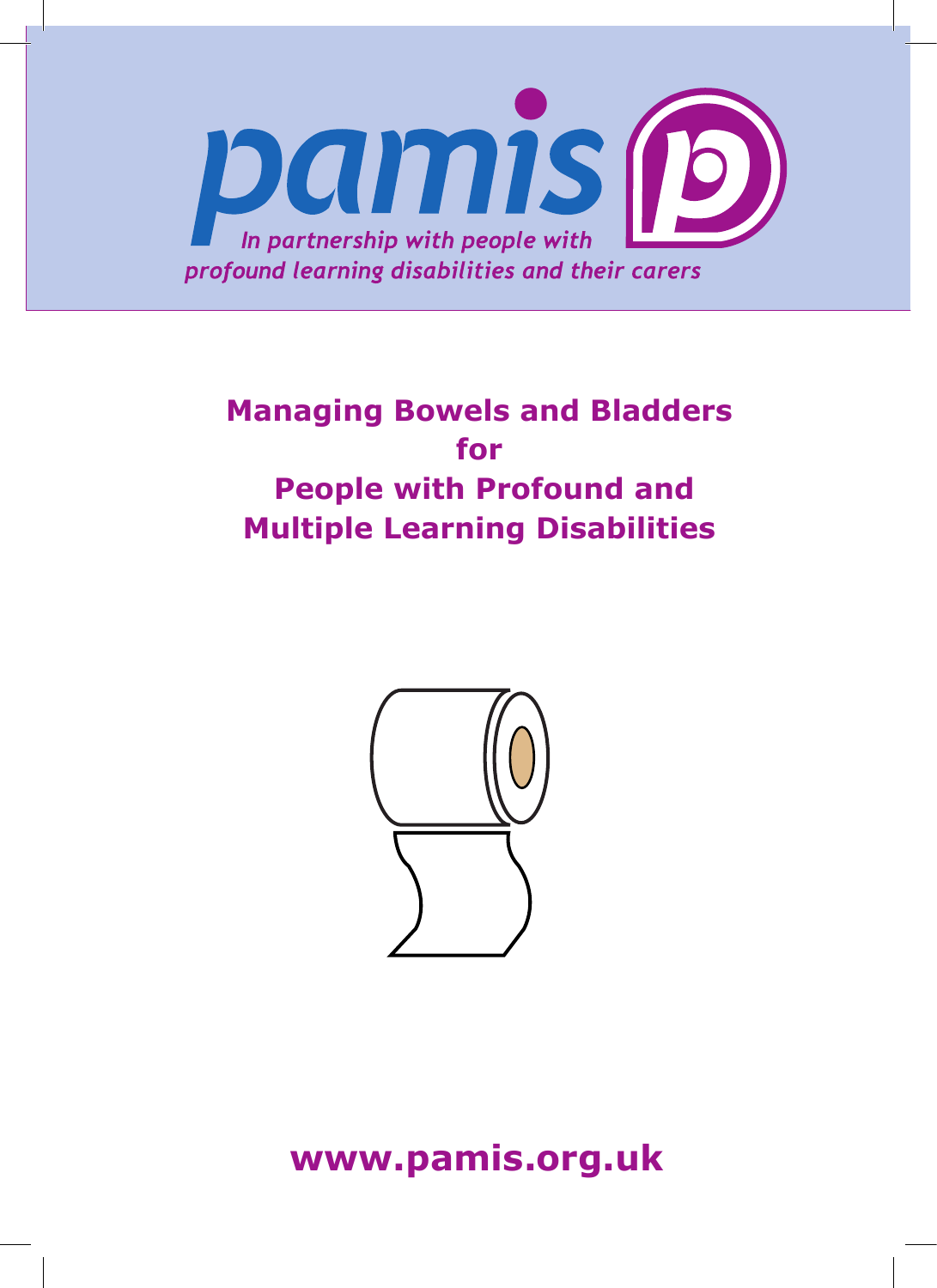# **Introduction**

Continence is *'having the ability to store urine in the bladder or faeces in the bowel and to excrete voluntarily when and where it is socially appropriate.'* 

People with profound and multiple learning disabilities (PMLD) are extremely likely to have continence issues due to poor neurological development, but there are also additional factors that can impact on an individual's ability to manage their bowels and bladders. These include medical problems, the effects of medication, behavioural, dietary and emotional issues.

Continence is both a health issue and a quality of life issue. It is therefore extremely important that people with PMLD get the right kind of individual support that meets their circumstances, while upholding their dignity and privacy and maintaining good health to manage their bowels and bladders.

All people with continence problems are entitled to a continence assessment. Assessment is vital to identify the underlying causes and contributory factors. The key aspects of a continence assessment include: taking a history; a physical examination; urine testing (urinalysis screening conditions such as diabetes, urine infections, and assessing the level of hydration in the body) and an understanding of contributory factors. Once a diagnosis is made, a treatment plan can be developed.

A normal bladder on average voids 6 times a day at 4-6 hourly intervals. A normal bowel movement is no more than 3 times a day and no less than 3 times a week. There should be no need to strain more than 25% of the time and the stools should be soft and comfortable to pass.

It is vital that carers of people with PMLD are aware of the additional continence problems they may experience and are provided ways with which to manage them.

# **Dehydration**

People with PMLD often have problems with eating, drinking and swallowing. This is called dysphagia, see *PAMIS* leaflet on *Managing Nutrition* for more information. For people with dysphagia, fluid is surprisingly difficult to manage. It is vitally important that appropriate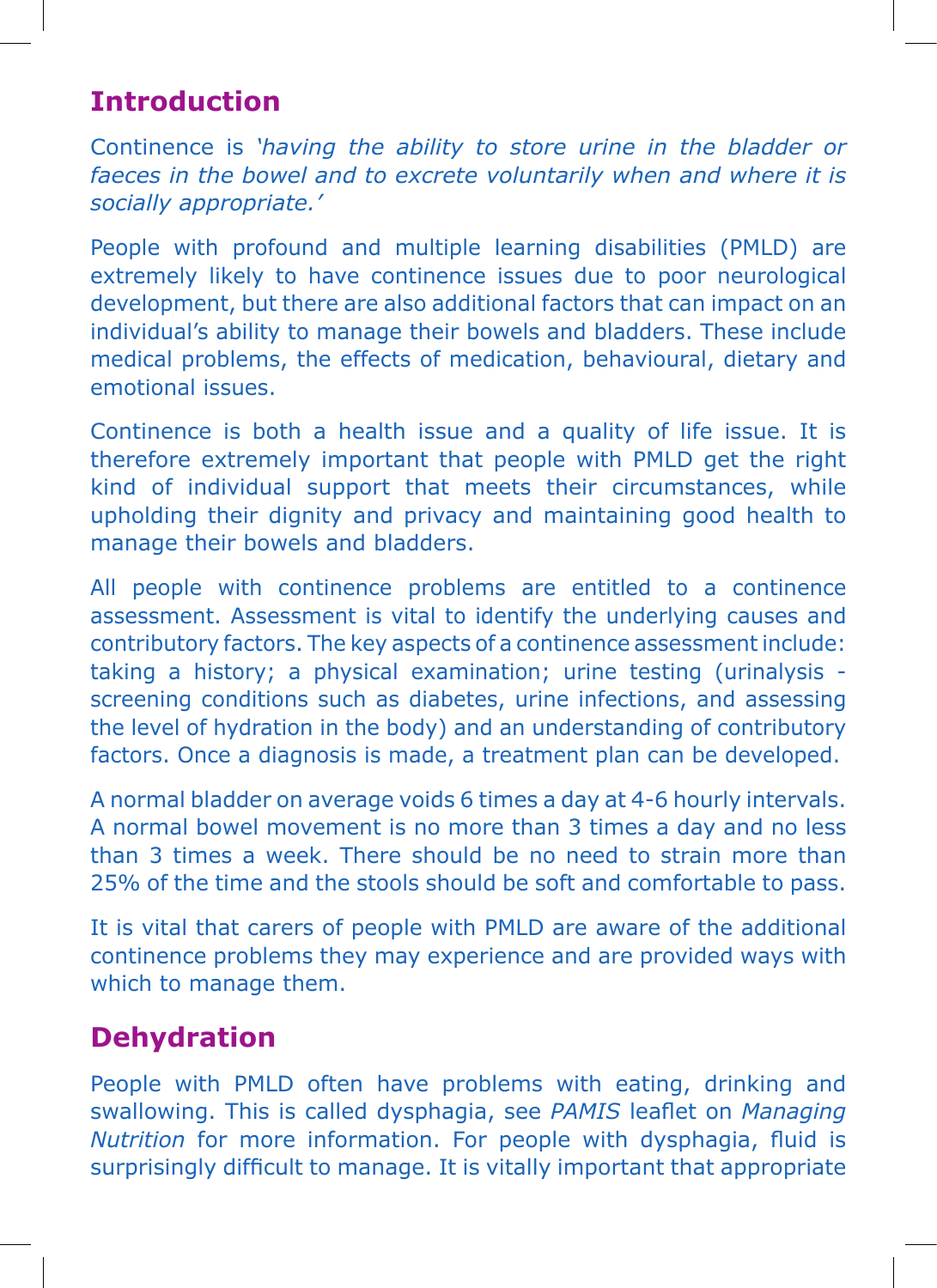training is given to all carers on good dysphagia management to minimise the risks of dehydration.

Maintenance of the correct level of fluid is crucial to good health. Approximately 60% of the total body weight of men and 52% of women is fluid. A reduction of only 5% in the total fluid circulating around the body will result in feelings of thirst. A reduction of 10-15% is classified as severe dehydration and can result in death. Dehydration increases the risk of urinary tract infections and bladder cancers.

There is no recommended daily fluid intake but on average it should be around 1200-1500ml/day which is about 8-10 drinks, however this does depend of the weight of the individual (a heavier person requires more fluid intake).

The digestive system is the primary mechanism for getting fluids into the body. So any digestive disorder such as constipation or diarrhoea will cause an upset in the person's fluid balance and require careful monitoring. Some people with undiagnosed or poorly controlled diabetes experience excessive urination and/or excessive thirst. This can also cause dehydration.

### **Signs & Symptoms of dehydration**

- dark malodorous urine
- dry continence pads or low urine output
- rapid shallow breathing
- frequent urinary infections, elevated temperature
- dry loose skin that is cold & clammy
- dry mouth, thick viscous saliva
- sunken features, particularly the eyes
- headaches, confusion & dizziness
- constipation
- weight loss.

If a person is dehydrated they will need more fluid intake and food that contains water such as fruit, vegetables, cereal with milk, yogurt, ice-cream, custard and soups.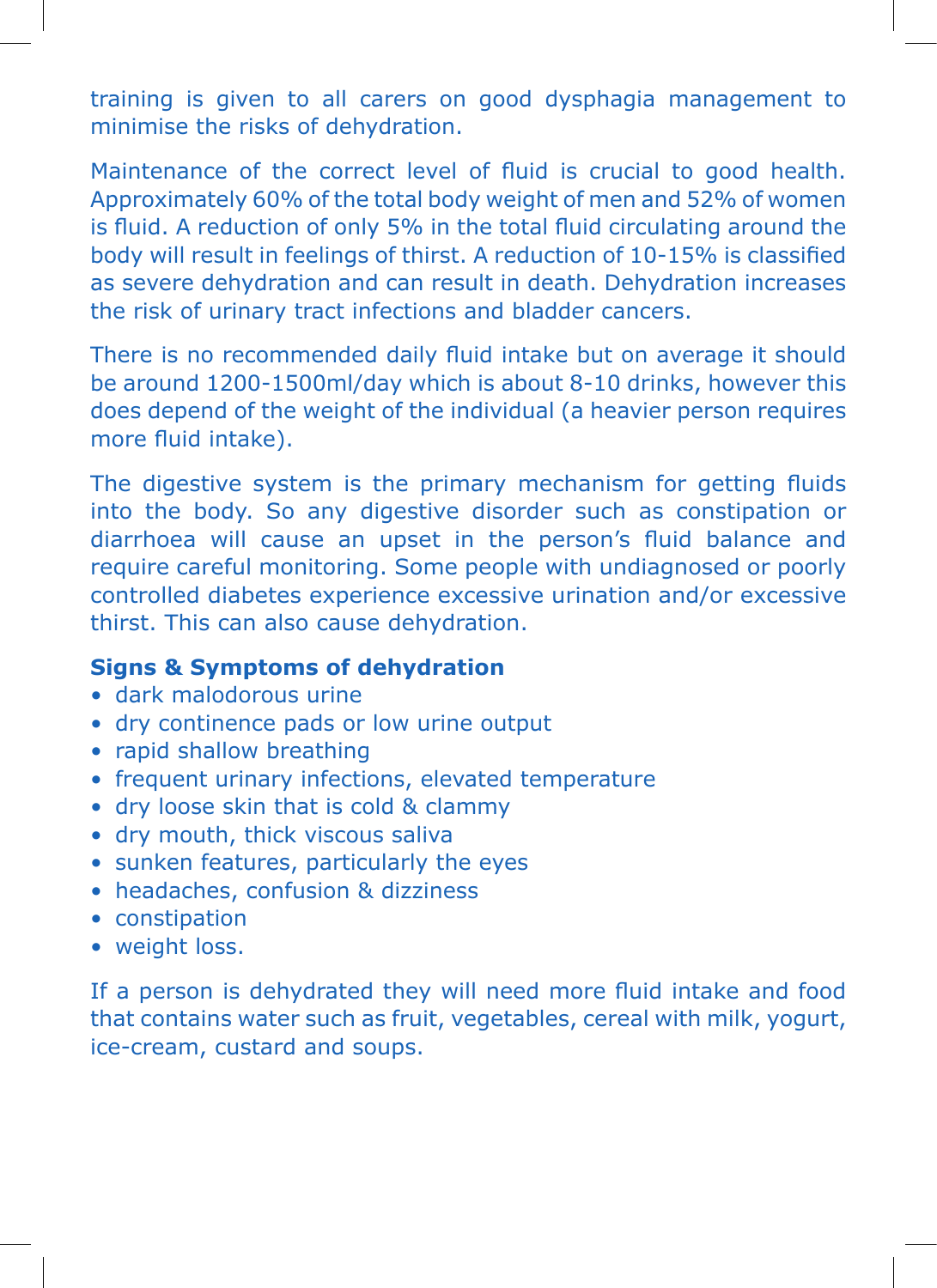# **Hyperhydration**

This is when there is too much fluid in the body. This may occur with the over administration of tube feeds. Too much fluid can also lead to reduced appetite leading to a poor nutritional status.

### **Symptoms of hyperhydration include:**

- increased urine output
- bloated face, eyelid swelling
- rapid pulse & rapid breathing
- large amounts of frothy saliva, moist tongue
- puffy skin that pits when pressed
- weight gain
- irritability, anxiety, disorientation, possibly seizures.

# **Constipation**

Constipation is when the stools are hard and/or bowel evacuation is less than 3 times a week. This is a very common problem with people with PMLD because of lack of mobility, hypotonia (poor muscle tone), effects of medication and low fluid and fibre intake.

### **Signs & Symptoms of constipation**

- abdominal pain
- bloating
- straining
- soiling
- haemorrhoids/anal fissures
- challenging behaviour
- loss of appetite.

The treatment and management of constipation is very individual and ideally should be addressed by adjusting diet and fluid intake though this is not always successful or possible.

Abdominal massage is an alternative, non invasive technique that can help to improve the movement of the stools through the colon when a person has little mobility. It also has the added benefit of being a pleasant and relaxing experience, and increases communication and social interaction. It is important to check with the person's GP that this procedure is not going to cause any problems and ensure training is given to the carer by a physiotherapist or nurse on the correct techniques of massage.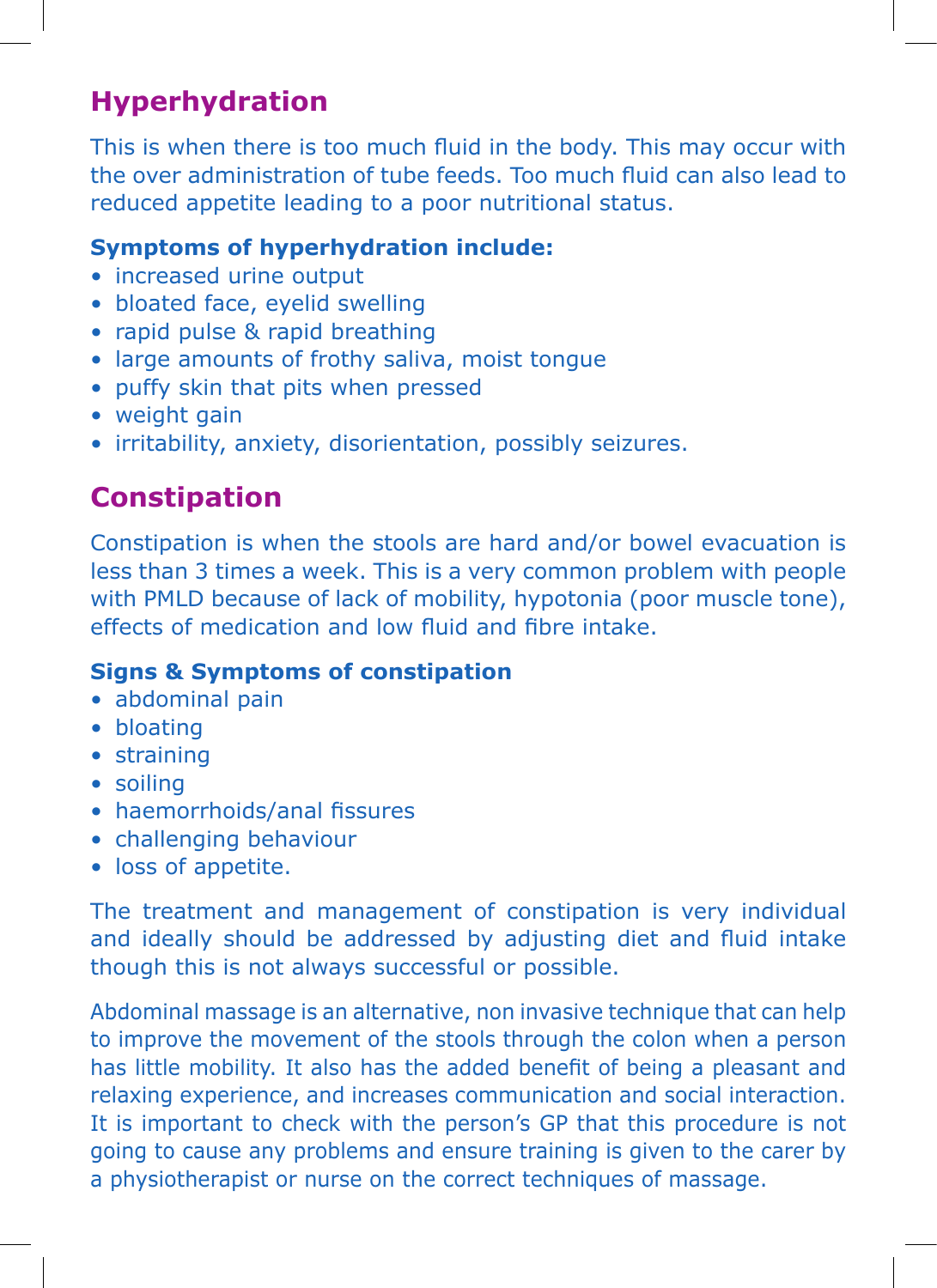**N.B** The hydration status of a person with constipation should be assessed before laxatives are used as they can exacerbate any dehydration.

### **Drug therapy to treat constipation**

- bulk-forming laxatives e.g. Ispaghula husk speeds up the transit time or foods such as whole grain cereals and porridge
- stimulant laxatives e.g. Senna which encourages peristalsis (muscle movement) by stimulating the nerves of the bowel and reduces water re-absorption to give a soft stool
- osmotic laxatives e.g. Lactulose & Movicol soften the stool by increasing the water content and volume of the stool in the bowel.

**N.B.** Always check with a doctor before using any over the counter medications.

# **Diarrhoea**

Diarrhoea is when there is frequent bowel evacuation and abnormally soft stools. It is caused by gut infections, food intolerances, constipation and the side effects of medication, especially antibiotics. Constipation is the commonest reason for diarrhoea and it is known as overflow diarrhoea.

Dehydration usually results from periods of diarrhoea so it is important that people are adequately hydrated. It may be necessary to use oral hydration therapy to replace salts and electrolytes (sodium, chloride and potassium) which have been lost.

# **Cancer of the Gastro-intestinal tract**

People with PMLD are particularly at risk from cancer of the gastrointestinal tract. This is likely to be due to the high incidence of gastro-oesophageal reflux (GOR) – see *PAMIS* leaflet on *Managing & Understanding Nutrition*, and chronic constipation and the delays in treatment of these conditions.

Another factor is a bacterial infection of the stomach called *Helicobacter pylori*. This is a common bacteria and is more prevalent where people live close together because of risk of cross-infection. This infection causes symptoms such as indigestion, bloating and fullness and often leads to ulcers in the stomach and increased risk of stomach cancers. Treatment for *Helicobacter pylori* involves a course of antibiotics.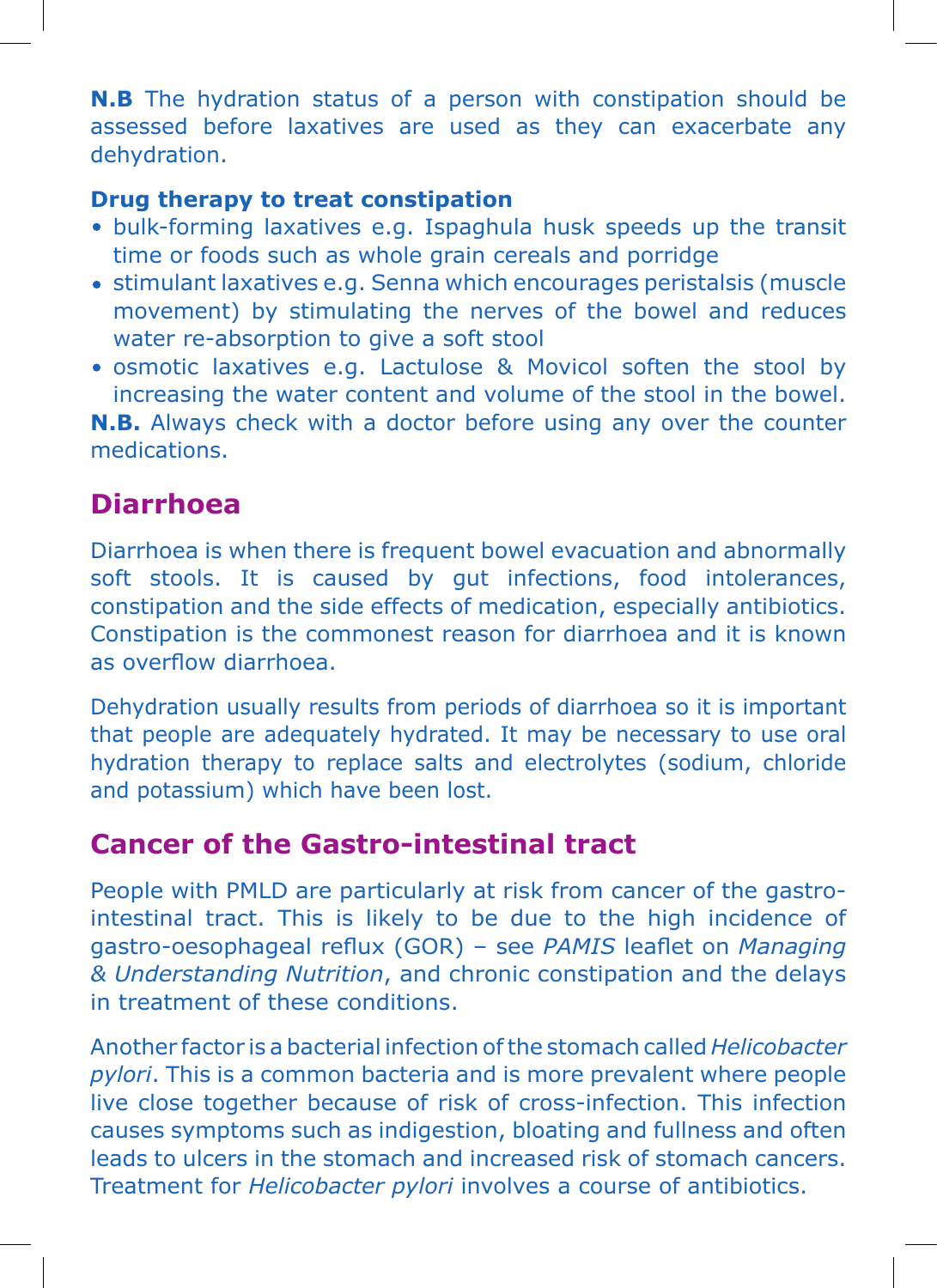# **Self Management**

In some cases people with PMLD may be able to have some degree of self management of their toileting. There should be an assessment made of the person by an occupational therapist, physiotherapist or continence specialist. This should include an assessment of the functional ability and postural difficulties. The aim is to achieve optimum positioning for voiding on the toilet with support. Research has found that the best results are from a timed toileting programme. This involves observing the individual, learning about the patterns of urination and evacuation. Plan the toileting programme around the most likely times for these to happen and use plenty of verbal and physical prompts. *PAMIS* has designed a multi-sensory story to develop independence in the toilet routine called *Toilet Time*, which can be borrowed from the *PAMIS* library. Bag Books also have several multi-sensory stories concerning toileting.

For many people with PMLD the most suitable method of management is through containment using pads which are available from the continence nurse. *PAMIS* is aware of several cases where the supply of pads have been highly regulated. This is not acceptable. People with PMLD have the same right of dignity as everyone else and rationing pads puts further stress on family carers.

*PAMIS* actively campaigns for the provision of fully accessible toilets - Changing Places toilets. These facilities are required to have enough room for a wheelchair and two carers as well as a height adjustable, adult sized, changing bench and a hoist. These toilets allow people to be changed in a suitable and dignified environment by carers. For further information on the location of Changing Places toilets see www.changing-places.org.uk.

# **Medical Consent**

In Scotland if you are over the age of 16 you are legally an adult. The law assumes you can then make decisions about your medical treatment. People with profound a multiple learning disabilities may not be capable of giving informed consent. Under the *Adults with Incapacity Act (Scotland) Act 2000*, parents (and others) are able to apply to become *welfare guardians*. This involves an assessment of the ability of the adult concerned to make informed decisions and an application to the Sheriff's Court for a *guardianship order* to authorise a particular person to make decisions on her/his behalf.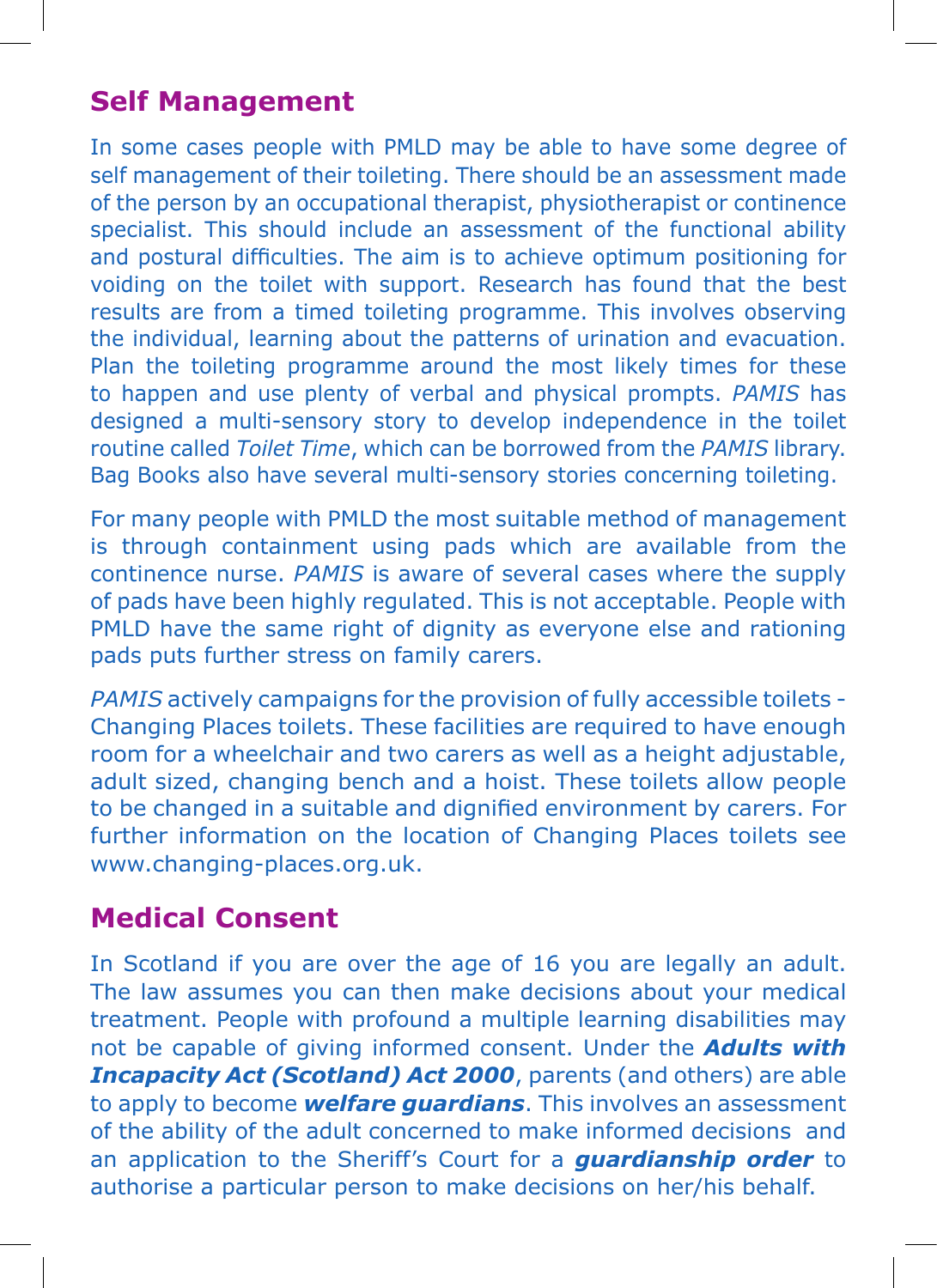### **References**

All the references listed below are available at the *PAMIS* library – contact j.t.taylor@dundee.ac.uk or tel: 01382 385 154

Bradley, A. and Lambe, L. (2006) *Managing continence, helping people with learning disabilities.* Kidderminster: BILD.

Cooke, L.B. (1997) Cancer and learning disability. *Journal of Intellectual Disability Research,* **41**, 312-316.

Hogg, J. (2008) Cancer and intellectual disability: a review of some key contextual issues. *Journal of Applied Research in Intellectual Disabilities,* **21**: 509-518.

Marsh, L. (2010) Management of constipation. *Learning Disability Practice* **13**, 4, 26-28

Pawlyn, J. and S. Carnaby eds. (2009) *Profound intellectual and multiple disabilities: nursing complex needs.* Chichester: Wiley-Blackwell

Roberts, J. (2010) Dysphagia: the challenge of managing eating and drinking difficulties in children and adults who have learning disabilities. *Tizard Learning Disability review* **15**, 1, 14-16.

Smith, M and Moss, L. (2008) Abdominal massage for constipation in children. *Learning Disability Practice*, **11**: 4, 33-36.

Welch, K. (2010) Fluid balance. *Learning Disability Practice*, **13**, 6, 33-38.